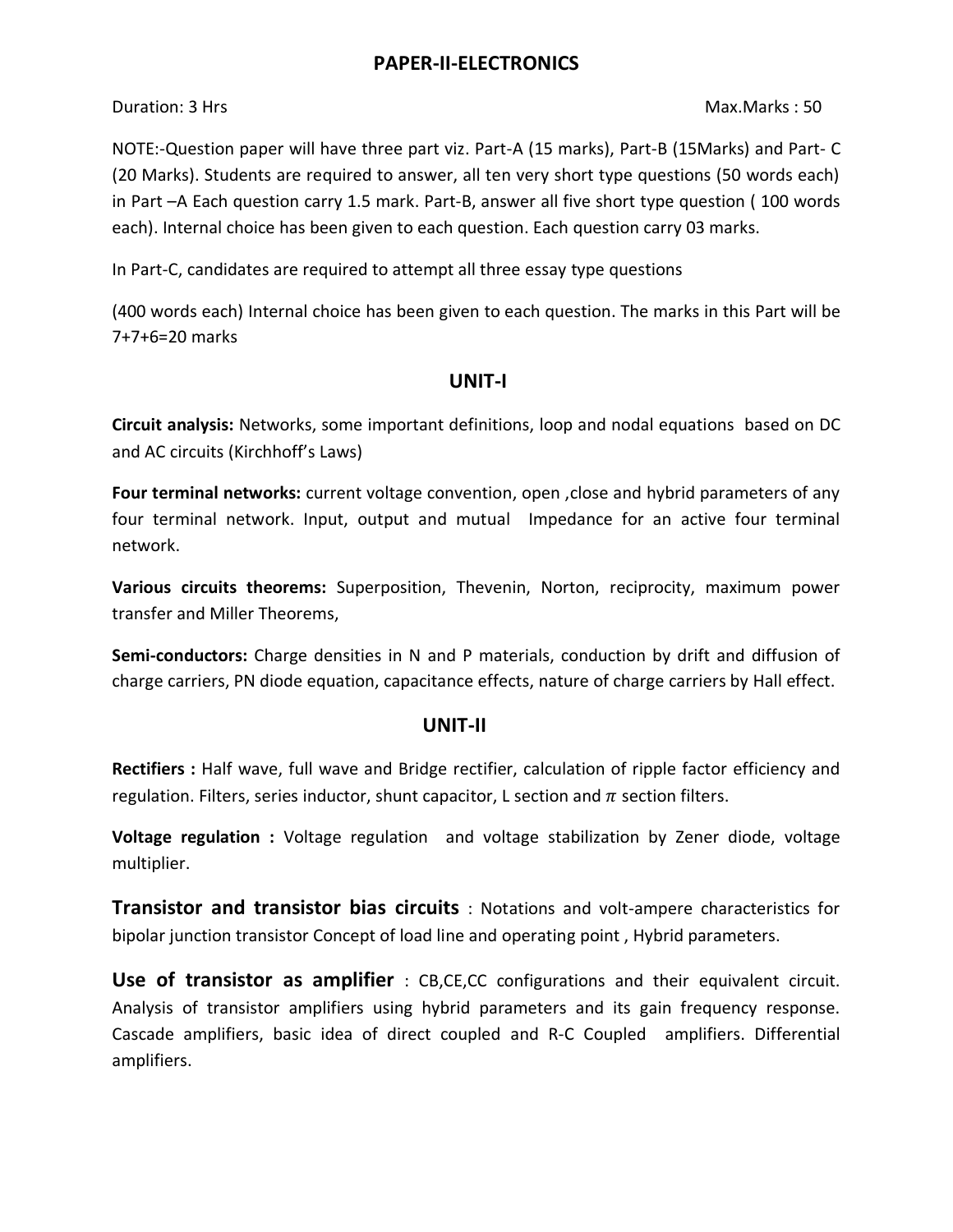**Need of bias and stability of Q Point :** stability factors, various types of bias circuits for thermal bias stability . Fixed bias, collector to base feed back bias and four resistor bias.

**Field effect transistors** : Junction Field effect transistor (JFET), circuit symbols, biasing and volt-Ampere relations

## **UNIT-III**

**Amplifier with Feed back** : Concept of feed back, positive and negative feed back. Voltage and current feed back circuits.

Advantages of negative feed back: Stabilization of gain. Effect of negative feed back on output and input resistance , Reduction of nonlinear distortion, effect on gain-frequency response.

**Oscillators :** Criteria for self excited and self sustained oscillators circuit requirement for build-up of oscillation. Basic transistor oscillator circuit and its analysis, Colpitts and Hartley oscillators. R-C Oscillators, crystal oscillators and its advantages.

**Digital Circuits** : Transistor as a switch, logic fundamentals, AND, OR,NOT, NOR,NAND, XOR gates. Boolean algebra, De Morgan's theorem.

Positive and negative logic, logic gates circuits realization using DTL and TTL logic. Simplification of Boolean expressions.

### **Reference :**

- 1. John D. Ryder, Electronic Fundamentals and Applications, Prentice Hall of India Pvt.Ltd. New Delhi.
- 2. John D.Ryder, Engineering Electronics : Mc Graw Hill Book
- 3. Jacob Miilman and Christose Hailkias, Integrated Electronics Analog and Digital Circuits and systems, Mc Graw Hill Ltd.
- 4. Albert Paul Malvino, digital computer electronics, Tata Mc Graw Hill Co, Ltd. New Delhi.